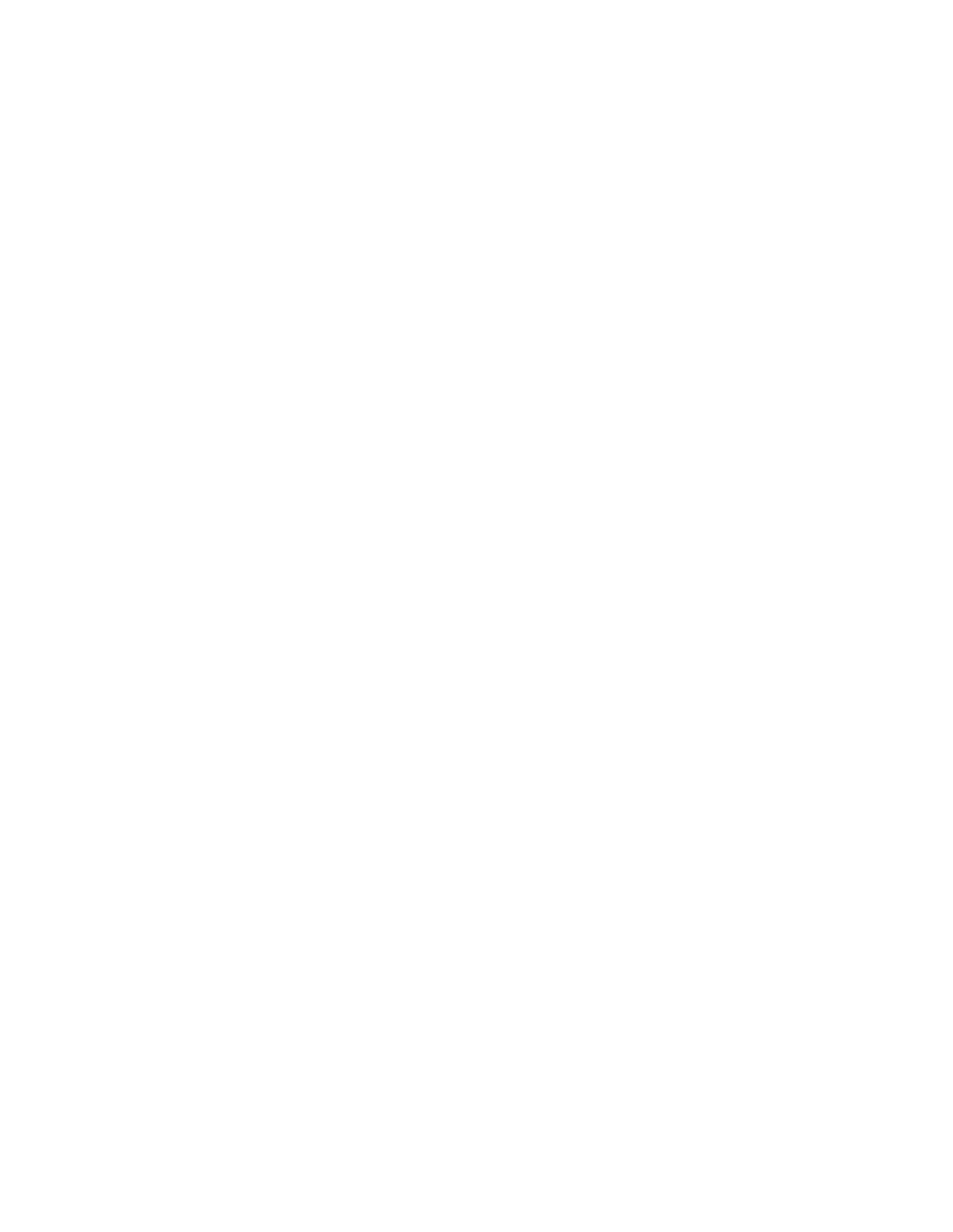

## CRIT LUALLEN AUDITOR OF PUBLIC ACCOUNTS

Independent Accountant's Report

Jonathan Miller, Secretary, Finance and Administration Cabinet The Honorable Ronald Moses Whitley County Property Valuation Administrator Williamsburg, Kentucky 40769

We have performed the procedures enumerated below, which were agreed to by the Whitley County Property Valuation Administrator (PVA), solely to assist you with the accountability for statutory contribution receipts and disbursements, including capital outlay disbursements, city government receipts, recordkeeping, and leases and contracts for the period July 1, 2007 through June 30, 2008. This engagement to apply agreed-upon procedures was performed in accordance with attestation standards established by the American Institute of Certified Public Accountants. The sufficiency of the procedures is solely the responsibility of the Whitley County PVA. Consequently, we make no representation regarding the sufficiency of the procedures described below either for the purpose for which this report has been requested or for any other purpose.

Our procedures and findings are as follows:

1. Procedure -

Determine if the PVA has a receipts ledger, a disbursements ledger, and reconciles bank records to books each month. Re-perform the year-end bank reconciliation (June 30, 2008), for all bank accounts, to determine if amounts are accurate.

Finding -

The PVA does not have a receipt ledger or a disbursement ledger. The PVA reconciles bank records to the checkbook each month. The year-end bank reconciliation as of June 30, 2008 was accurate.

*PVA's Response -* 

*Will do ledger sheet per month and comparison ledger for budget.*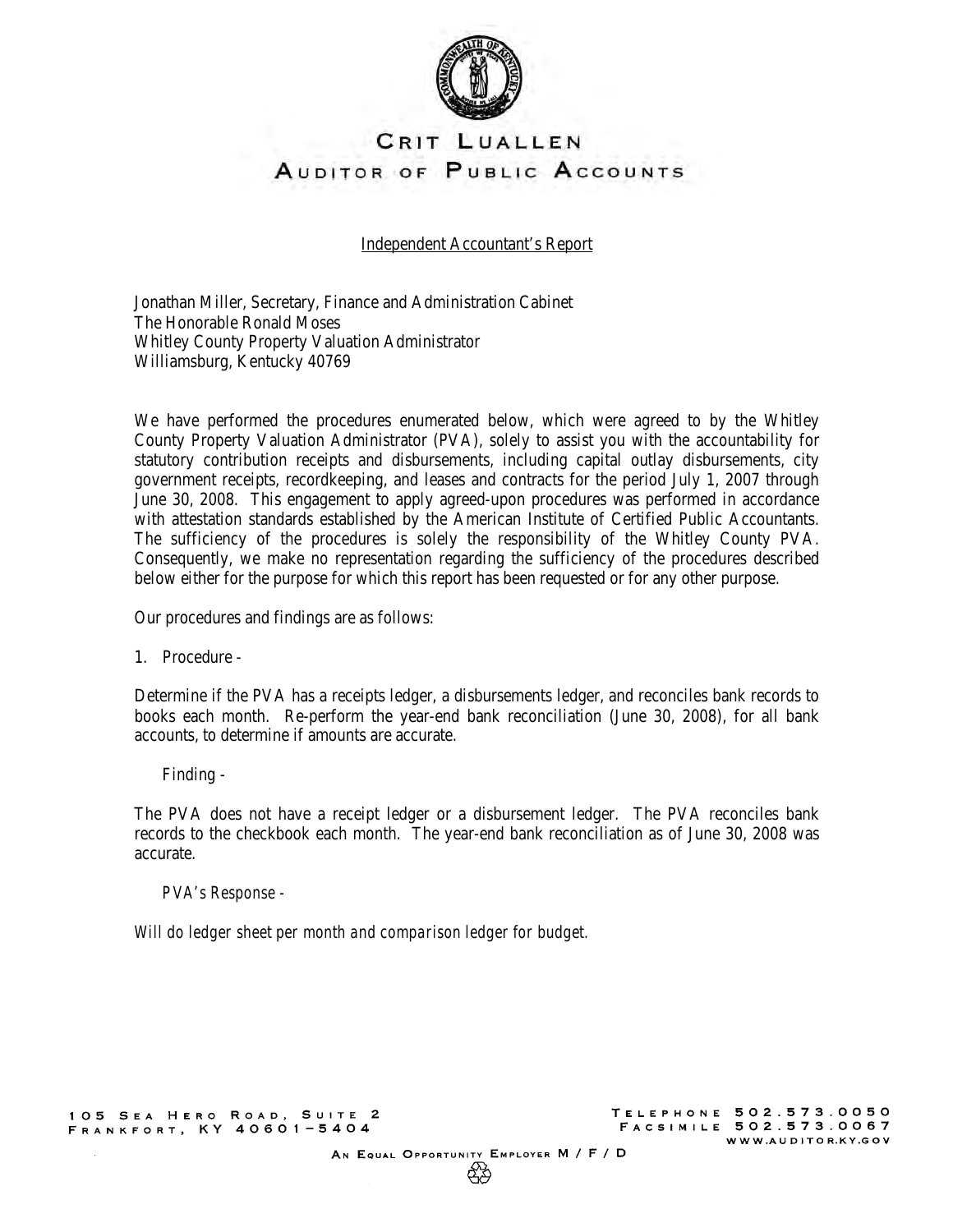### 2. Procedure -

Confirm any and all payments by the city to the PVA. Compare recorded city receipts to confirmed payment amounts obtained from city governments. Also review the list of city receipts for completeness.

Finding -

All city payments were confirmed and were properly recorded and deposited by the PVA.

3. Procedure -

Confirm any and all payments made by the fiscal court to the PVA. Compare the budgeted statutory contribution by fiscal court to the legally required amounts calculated by the Department of Revenue. Trace the fiscal court payments from the fiscal court statutory contribution budget account to the PVA's local bank account.

Finding -

The budgeted statutory contribution made by the Fiscal Court agreed to the legally required amount calculated by the Department of Revenue and was traced to the PVA's bank account.

4. Procedure -

Judgmentally select 15 disbursements from PVA records and agree amounts to cancelled checks, paid invoices or other supporting documentation. Determine if the expenditure is for official business. Review all credit card statements (if any) to determine if expenditures are for official business.

Finding -

All disbursements tested agreed to the cancelled checks, paid invoices or other supporting documentation and appear to be for official business. The auditor noted one instance in which the mileage reimbursement rate on the PVA's travel voucher was incorrect. Review of the credit card statements determined expenditures appear to be for official business except one late fee and one finance charge totaling \$43. We recommend the PVA reimburse the fee account for these expenditures.

*PVA's response -* 

*Will reimburse. Do not use card for personal only office use. Do not write checks and was unaware of fee.*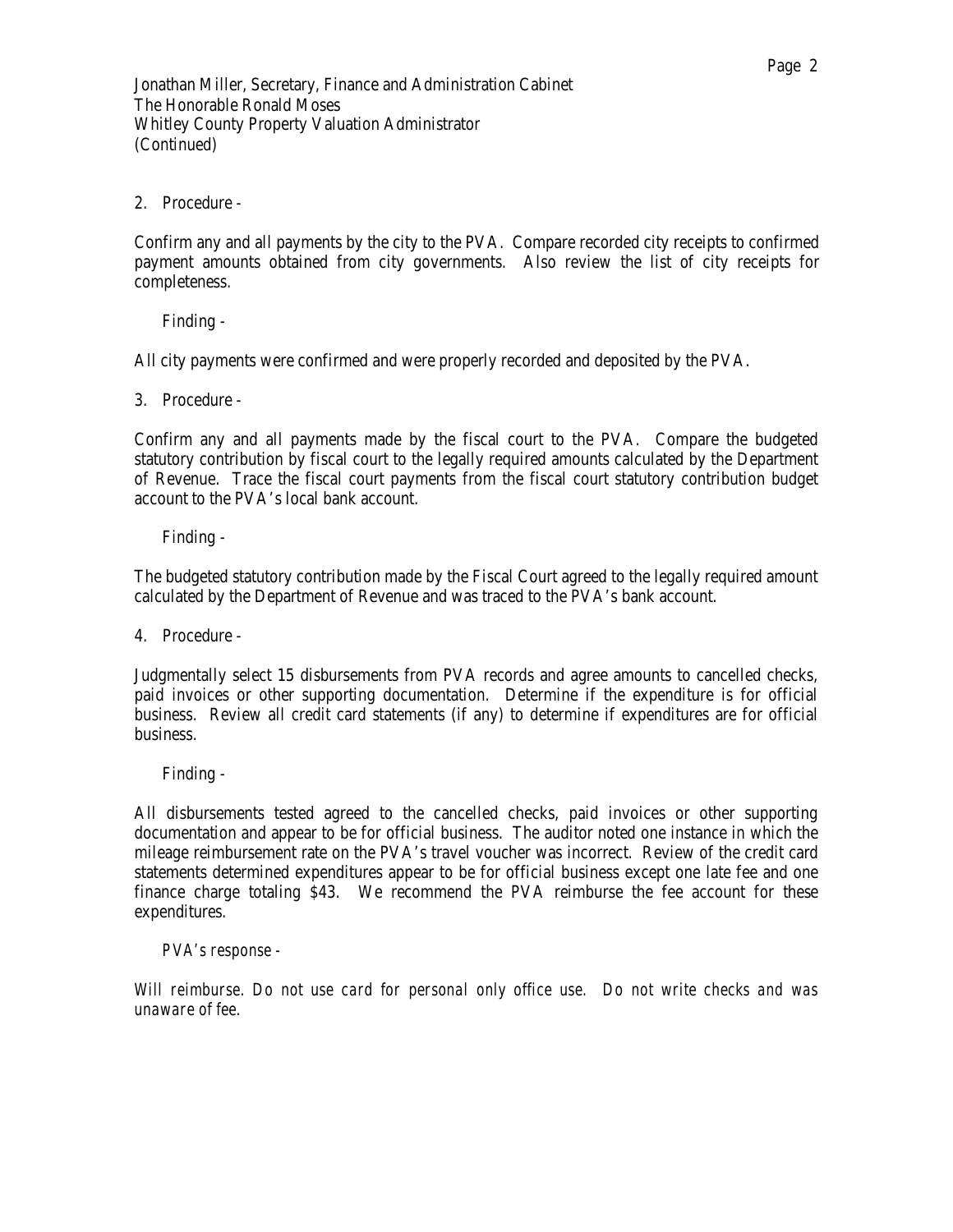#### 5. Procedure -

Compare capital outlay disbursements with cancelled checks, supporting documentation, and proper purchasing procedures. Verify the location of newly acquired assets. Determine if assets were added to the PVA's Capital Asset Inventory List.

Finding -

The auditor compared capital outlay disbursements for a vehicle lease, computer software, GPS, and office furniture to supporting documentation. All disbursements were properly documented. The PVA failed to comply with bid requirements for the vehicle, which cost more than \$20,000; however the proper purchasing procedures were followed for all other capital outlay disbursements. Although the PVA properly maintains these assets, the PVA did not list these or other assets owned by the PVA's office on the Capital Asset Inventory List.

### *PVA's Response -*

*Did not know. Thought it was per year. If it needs to be bid it will be bid. We are creating capital asset inventory list.* 

6. Procedure -

Scan vehicle lease agreements, personal service contracts, and professional service contracts for cost schedules and compare to actual payments. Determine if services received were appropriate, for official business, and properly authorized.

Finding -

Auditor review of a vehicle lease agreement and a copier lease agreement confirmed payments agreed to cost schedules, are for official business, and are properly authorized. Review of correspondence confirmed the PVA had entered into a computer support agreement however there was not a signed lease agreement between the PVA and the other party noting start date, or end date. Additionally, the PVA made a payment for an annual software maintenance agreement, but does not have a signed agreement between the PVA and the other party noting start date, end date, or details of service. Although the auditor was unable to review lease agreements for the computer support agreement and the software maintenance agreement, both appear to be for official business.

#### *PVA's Response -*

*Companies have been notified and formal agreements will be signed within the month.*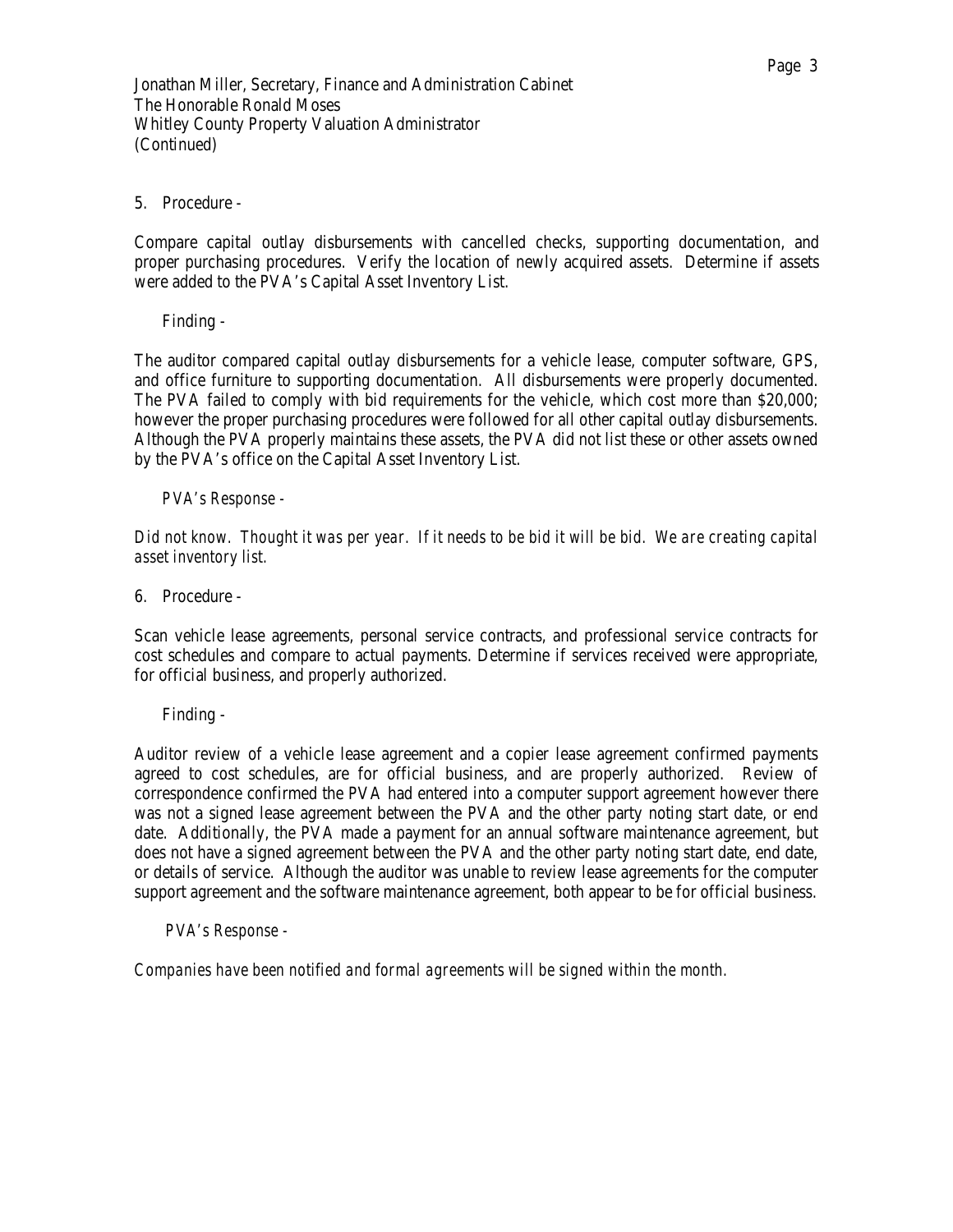7. Procedure -

Compare PVA's final budget to actual expenditures to determine if PVA overspent in any account series.

Finding -

The auditor was unable compare the PVA's final budget to actual expenditures because the PVA did not maintain a disbursements ledger.

*PVA's Response -* 

*Will maintain comparison ledger with excel spreadsheet.* 

8. Procedure -

Determine whether collateral is necessary for the PVA's funds. If necessary determine if a collateral agreement exists.

Finding -

Collateral nor a collateral agreement are not necessary for the PVA's funds since the highest daily balance did not exceed the FDIC limitation.

9. Procedure -

Determine whether timesheets are completed, maintained, approved, and support hours worked.

Finding -

Timesheets are completed, maintained, approved, and support hours worked.

10. Procedure -

Determine whether cash balances were properly transferred from former PVA to new PVA.

Finding -

This procedure is not necessary since there was not a change in PVA.

11. Procedure -

For newly hired employees, during July 1, 2007 through June 30, 2008, of the PVA office determine if the Ethics Certification Form has been completed and is on file.

Finding -

There were no newly hired employees between July 1, 2007 through June 30, 2008.